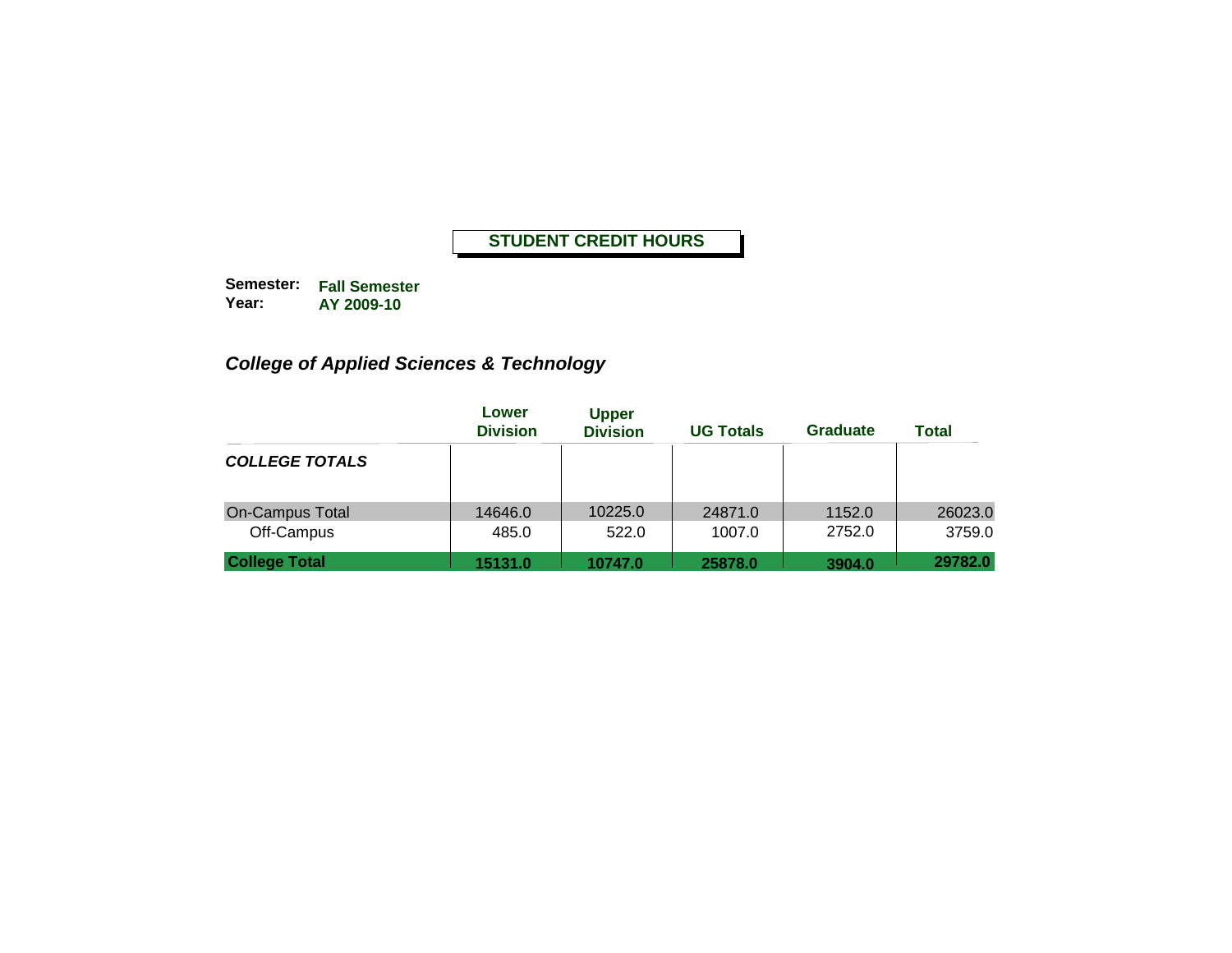**Semester: Fall Semester Year: AY 2009-10**

# *College of Architecture & Planning*

|                        | Lower<br><b>Division</b> | <b>Upper</b><br><b>Division</b> | <b>UG Totals</b> | Graduate | <b>Total</b> |
|------------------------|--------------------------|---------------------------------|------------------|----------|--------------|
| <b>COLLEGE TOTALS</b>  |                          |                                 |                  |          |              |
| <b>On-Campus Total</b> | 3017.0                   | 3476.0                          | 6493.0           | 2181.0   | 8674.0       |
| Off-Campus             | 0.0                      | 0.0                             | 0.0              | 120.0    | 120.0        |
| <b>College Total</b>   | 3017.0                   | 3476.0                          | 6493.0           | 2301.0   | 8794.0       |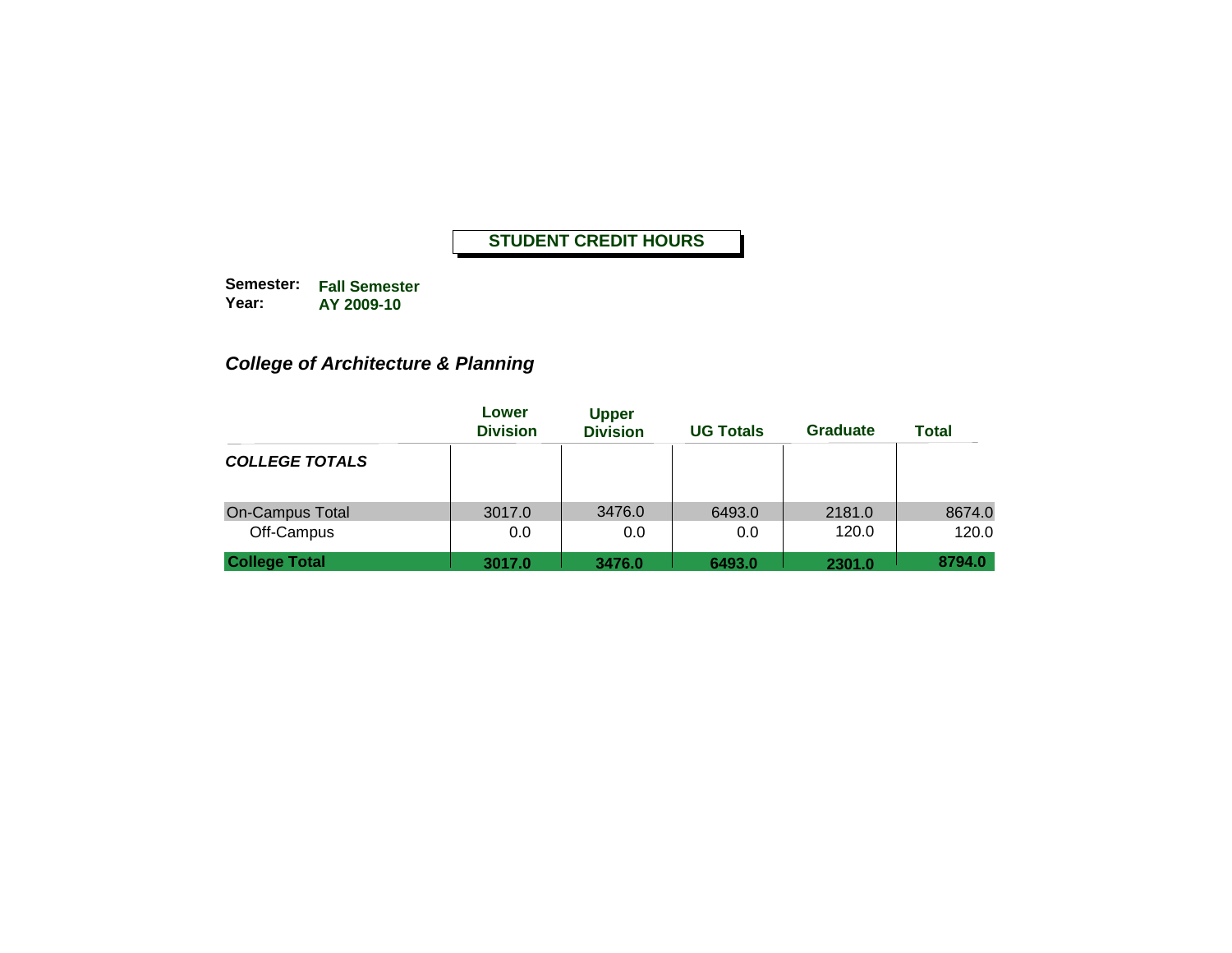**Semester: Fall Semester Year: AY 2009-10**

# *College of Business*

|                        | Lower<br><b>Division</b> | <b>Upper</b><br><b>Division</b> | <b>UG Totals</b> | <b>Graduate</b> | <b>Total</b> |
|------------------------|--------------------------|---------------------------------|------------------|-----------------|--------------|
| <b>COLLEGE TOTALS</b>  |                          |                                 |                  |                 |              |
| <b>On-Campus Total</b> | 12559.0                  | 10668.0                         | 23227.0          | 965.0           | 24192.0      |
| Off-Campus             | 3582.0                   | 681.0                           | 4263.0           | 879.0           | 5142.0       |
| <b>College Total</b>   | 16141.0                  | 11349.0                         | 27490.0          | 1844.0          | 29334.0      |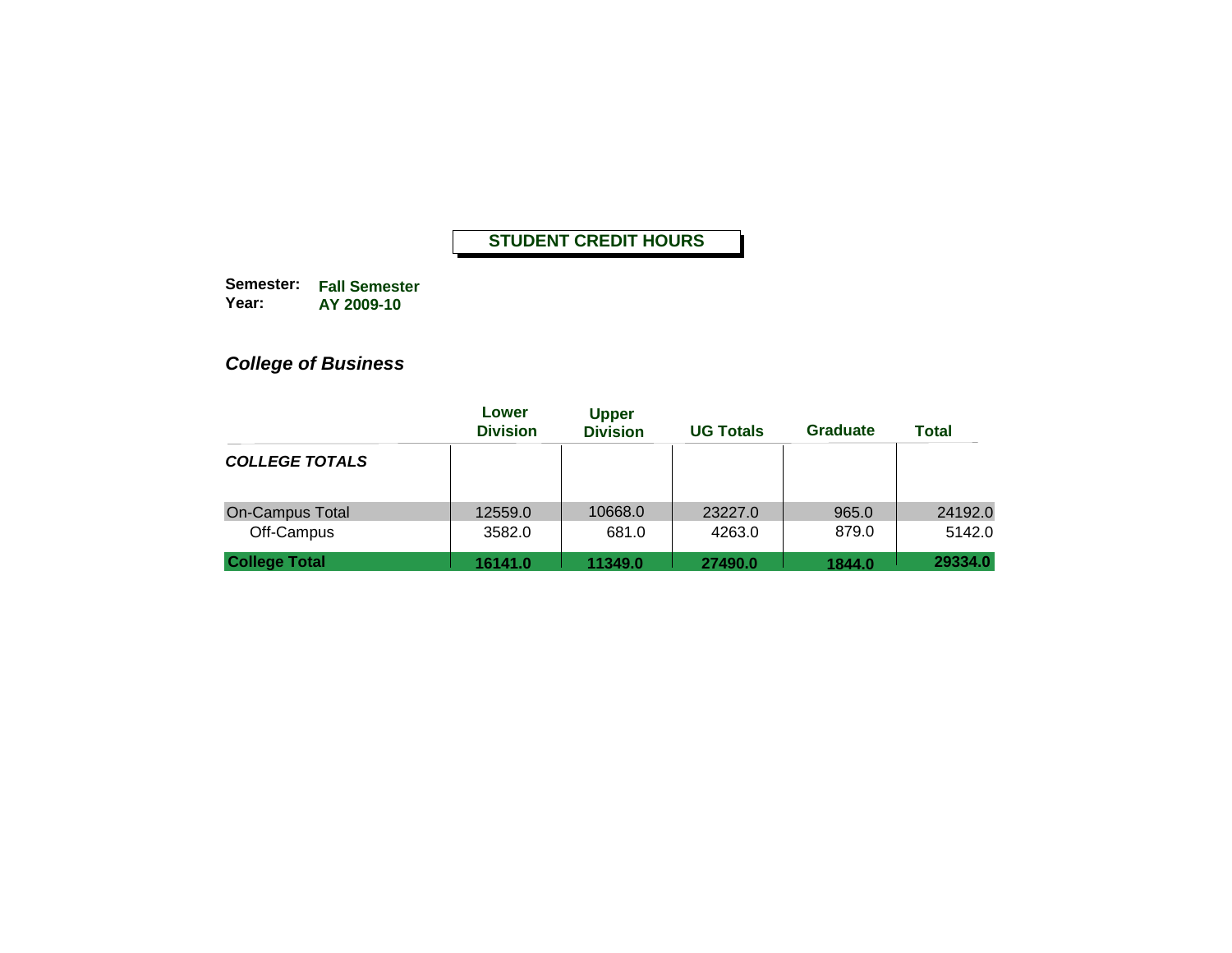**Semester: Fall Semester Year: AY 2009-10**

# *College of Communication, Information, & Media*

|                        | Lower<br><b>Division</b> | <b>Upper</b><br><b>Division</b> | <b>UG Totals</b> | <b>Graduate</b> | Total   |
|------------------------|--------------------------|---------------------------------|------------------|-----------------|---------|
| <b>COLLEGE TOTALS</b>  |                          |                                 |                  |                 |         |
| <b>On-Campus Total</b> | 12175.0                  | 6806.0                          | 18981.0          | 1670.0          | 20651.0 |
| Off-Campus             | 861.0                    | 219.0                           | 1080.0           | 69.0            | 1149.0  |
| <b>College Total</b>   | 13036.0                  | 7025.0                          | 20061.0          | 1739.0          | 21800.0 |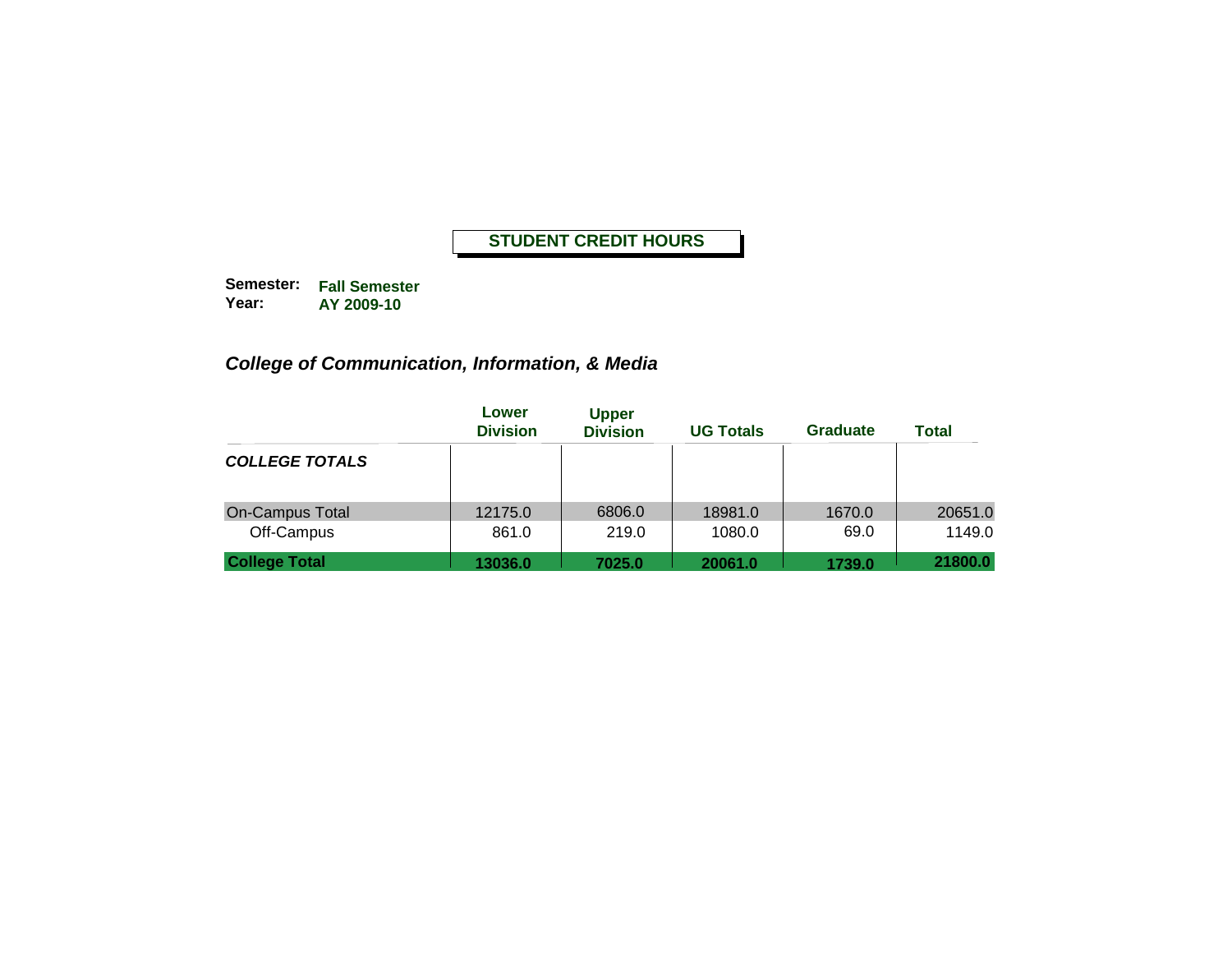**Semester: Fall Semester Year: AY 2009-10**

# *College of Fine Arts*

|                        | Lower<br><b>Division</b> | <b>Upper</b><br><b>Division</b> | <b>UG Totals</b> | <b>Graduate</b> | <b>Total</b> |
|------------------------|--------------------------|---------------------------------|------------------|-----------------|--------------|
| <b>COLLEGE TOTALS</b>  |                          |                                 |                  |                 |              |
| <b>On-Campus Total</b> | 15272.0                  | 4657.0                          | 19929.0          | 823.0           | 20752.0      |
| Off-Campus             | 645.0                    | 0.0                             | 645.0            | 0.0             | 645.0        |
| <b>College Total</b>   | 15917.0                  | 4657.0                          | 20574.0          | 823.0           | 21397.0      |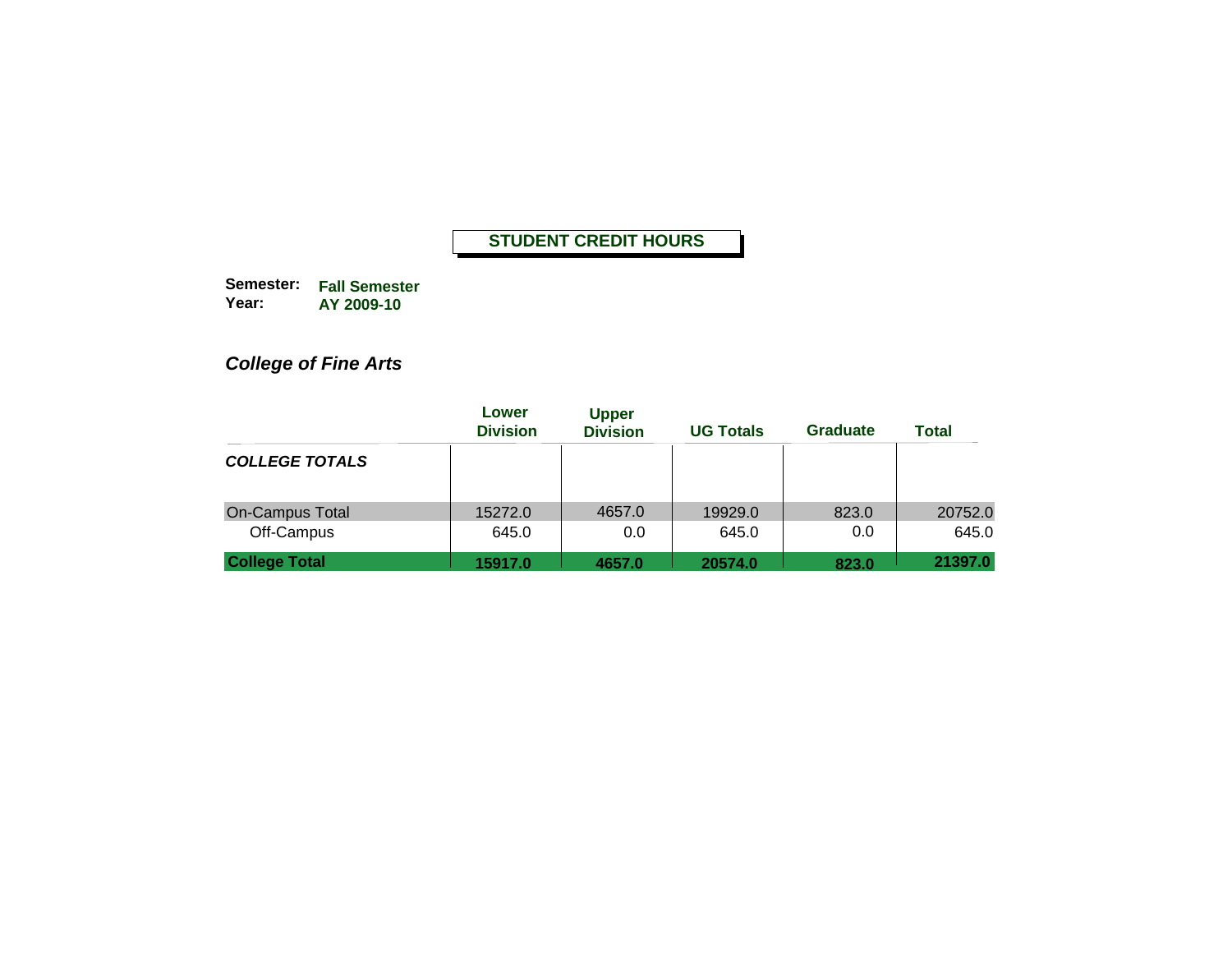**Semester: Fall Semester Year: AY 2009-10**

# *College of Sciences and Humanities*

|                        | Lower<br><b>Division</b> | <b>Upper</b><br><b>Division</b> | <b>UG Totals</b> | Graduate | <b>Total</b> |
|------------------------|--------------------------|---------------------------------|------------------|----------|--------------|
| <b>COLLEGE TOTALS</b>  |                          |                                 |                  |          |              |
| <b>On-Campus Total</b> | 107117.0                 | 18550.0                         | 125667.0         | 5378.0   | 131045.0     |
| Off-Campus             | 8692.0                   | 2045.0                          | 10737.0          | 168.0    | 10905.0      |
| <b>College Total</b>   | 115809.0                 | 20595.0                         | 136404.0         | 5546.0   | 141950.0     |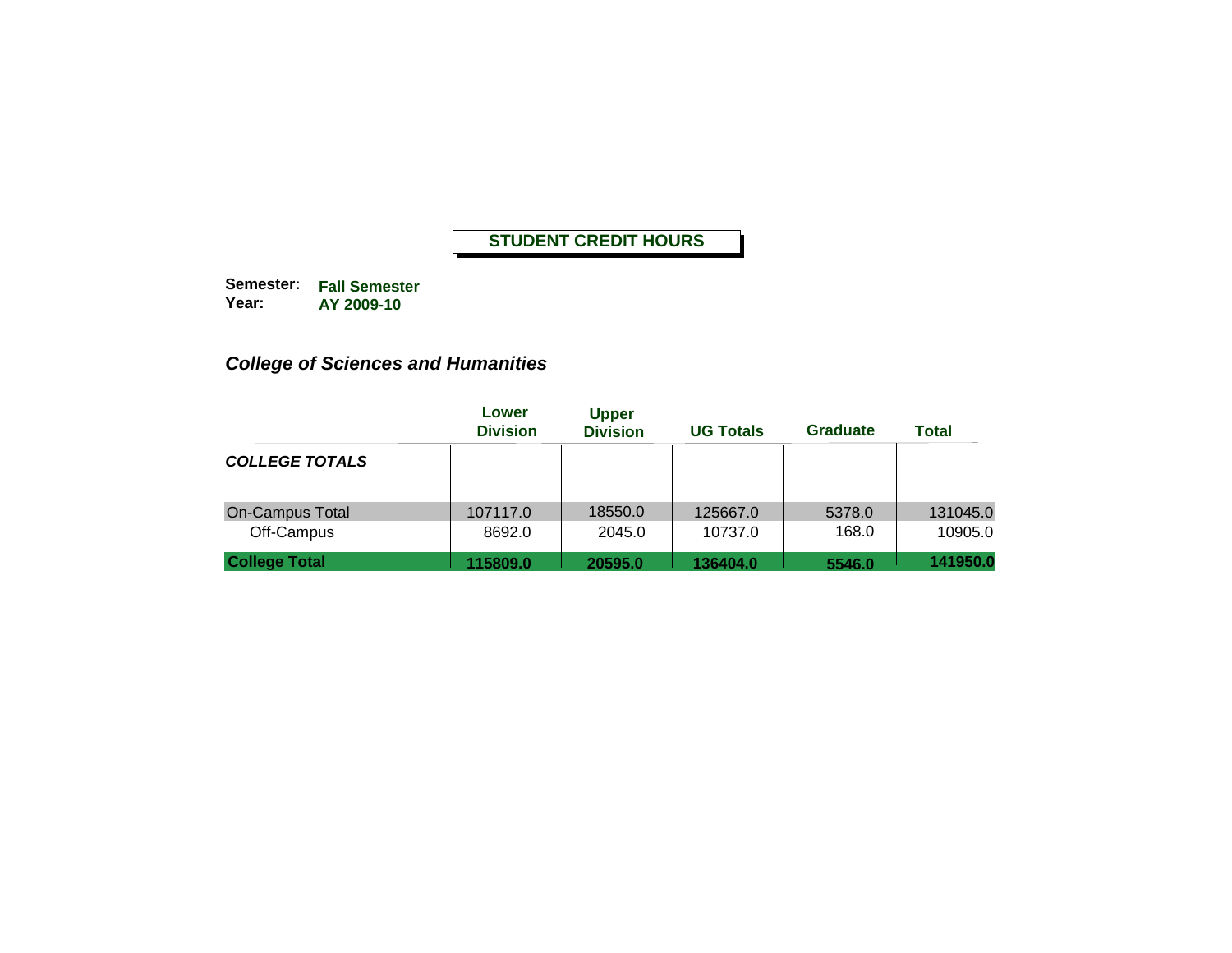**Semester: Fall Semester Year: AY 2009-10**

## *Interdepartmental*

|                        | Lower<br><b>Division</b> | <b>Upper</b><br><b>Division</b> | <b>UG Totals</b> | <b>Graduate</b> | <b>Total</b> |
|------------------------|--------------------------|---------------------------------|------------------|-----------------|--------------|
| <b>COLLEGE TOTALS</b>  |                          |                                 |                  |                 |              |
| <b>On-Campus Total</b> | 1260.0                   | 426.0                           | 1686.0           | 60.0            | 1746.0       |
| Off-Campus             | 0.0                      | 15.0                            | 15.0             | 0.0             | 15.0         |
| <b>College Total</b>   | 1260.0                   | 441.0                           | 1701.0           | 60.0            | 1761.0       |